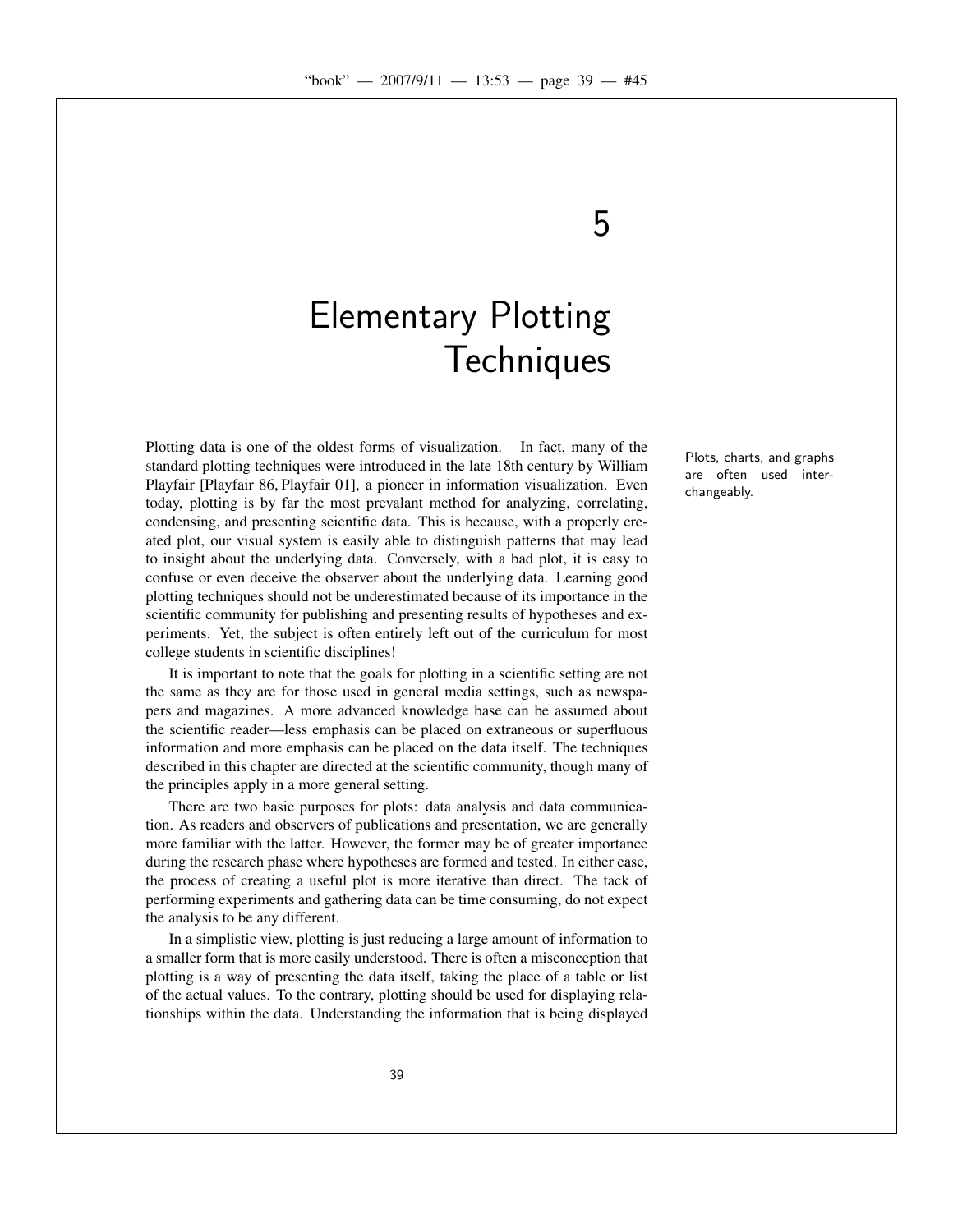

Figure 5.1: Default plot settings for several Excel, Matplotlib, and Pages.

often requires correlation and the detection of trends in otherwise independent samples. To this end, many of the principles and techniques described in this chapter target the reduction of the data to its simplest and cleanest form, such that the relationships inherent in the data are easily perceived.

In this chapter, we begin by describing some basic principles for creating and improving plots $(\xi 5.1)$ . We then move on to discuss some of the basic plotting techniques that are commonly used within the scientific community and briefly touch on others that are not( $\S$ 5.2).

# 5.1 Principles of Plotting

Because plotting is one of the most common forms of data visualization, there are many software packages available to assist in the creation process. Figure 5.1 shows three default plots generated using three such packages. The data set expresses the yearly average of carbon dioxide measurements at the Mauna Loa Observatory in Hawaii over a fourty six year period [Keeling and Whorf 05]. These plots demonstrate two important points. First, there is no obvious standard for what a plot should look like. This is easy to see by the differences in the axes and scale lines, the data rectangle inside the plot, and the actual representation of the data values. Second, creating a plot is an iterative process that can not be generally applied to all types of data. With all of these software packages, the properties of the plot require manipulation to result in a visually pleasing, and ultimately useful, plot.

So what should a plot look like? Because of the diversity of data and analysis goals, there are no magic formulas for creating a useful plot. However, some general principles have been advocated that can be applied to plots to improve their likelihood of being useful. In *Visualizing Data* [Cleveland 93] and *Elements of Graphing Data* [Cleveland 94] William S. Cleveland enumerates some of these principles in detail. In general, the principles fall into two categories: those that improve the *vision* and those that improve *understanding* of the plot. In this section, we simplify and summarize Clevelend's principles for plotting data, for a full treatise on the topic, we recommend reading his books.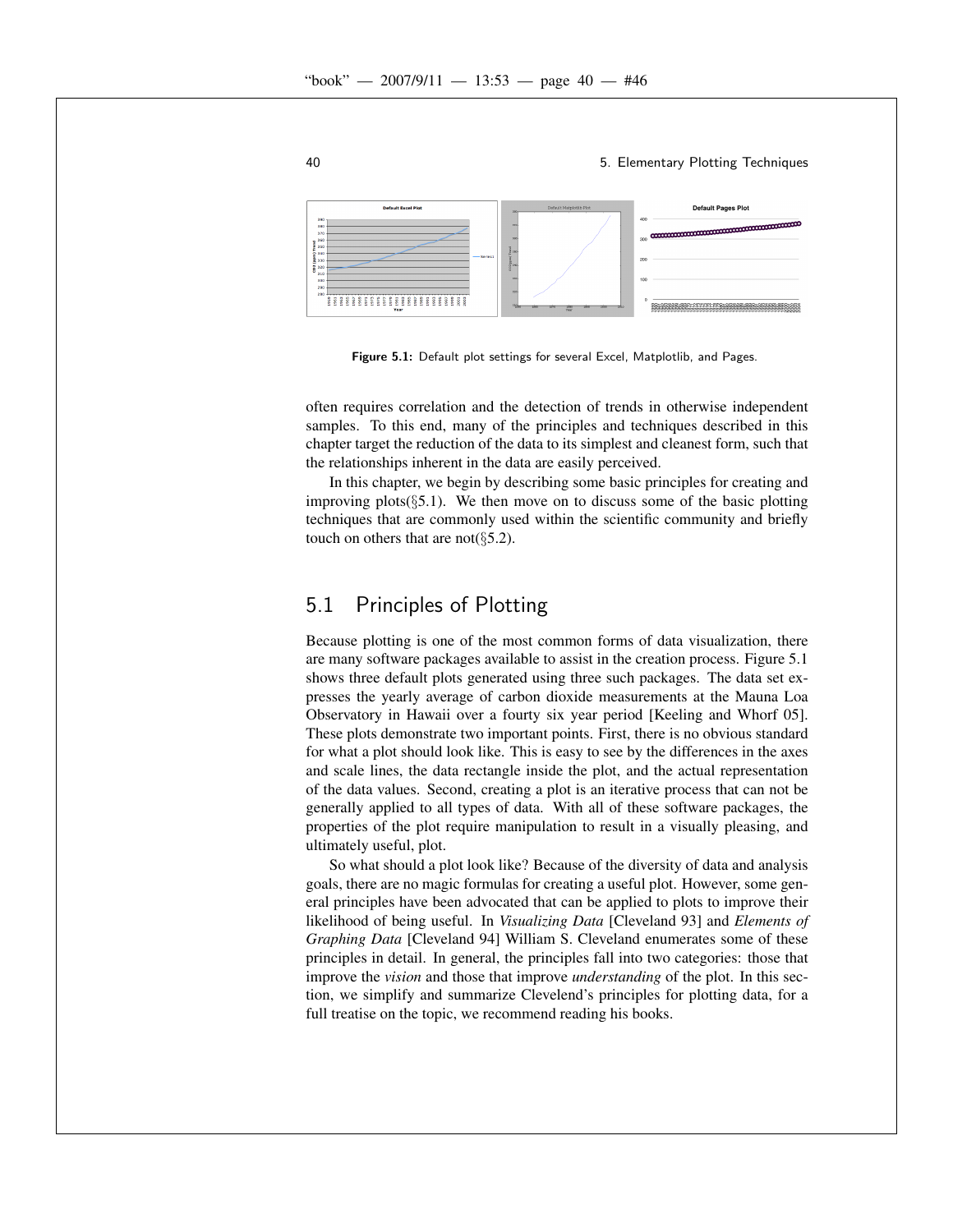5.1. Principles of Plotting 41 and  $\frac{41}{41}$ 

#### 5.1.1 Improving the Vision

The first set of plotting principles deals with improving the vision of the plot. This could also be referred to as the readability of plot—the ability to visually disentangle all the information that is being presented.

**Principle 1: Reduce clutter.** The main focus of a plot should be on the data itself, any superflous elements of the plot that might obscure or distract the observer from the data needs to be removed. As an example, consider the default Excel plot in Figure 5.1. The low contrast background and dark horizontal grid lines draw attention away from the data. The Matplotlib plot in the middle is a little better because it leaves the area around the data white, but still uses an unnecessarily distracting gray frame around the data rectangle. In both of these cases, the plots fail to make the data stand out.

Principle 2: Use visually prominent data elements. The elements that are to represent the data need to be both distinct and prominent. Connecting lines should never obscure points and points should not obscure each other. If multiple samples overlap, a representation should be chosen for the elements that emphasizes the overlap, such as an alternate symbol for stacked points. If multiple data sets are represented in the same plot (superposed data), they must be visually separable. If this is not possible due to the data itself, the data can be separated into adjacent plots that share an axis (juxtaposed data). Of the three examples demonstrated in Figure 5.1, none show the data with visually prominent elements. The first two (Excel and Matplotlib) display a line that is not very visible due to the color and thickness. The third (Pages) has the opposite problem, the points symbols are so large they are difficult to distinguish visually.

Principle 3: Use proper scale lines and a data rectangle. The scale lines around the data rectangle are important for understanding the data values within the data rectangle. Two scale lines should be used on each axis (left and right, top and bottom) to frame to data rectangle completely. This serves two distinct purposes. First, it encloses the data points so that none of the information is overlooked. Second, it makes determining the data values at the extremes of the rectangle much easier. This is because our visual system is better at judging horizontal or vertical positions between a pair of tick marks than with only one. As discussed in the Principle 2, the data in the rectangle should remain prominent, this can be achieved by leaving a small margin between the data and the scale lines—the scale lines should never interfere with the data. Principle 1 should also be addressed with respect to the scale lines by using an appropriate number of tick marks and labels for each axis (3-10 is generally sufficient). By keeping these suggestions in mind, the scale lines can enhance the information being displayed without overshadowing it. Returning to the three plots in Figure 5.1, only the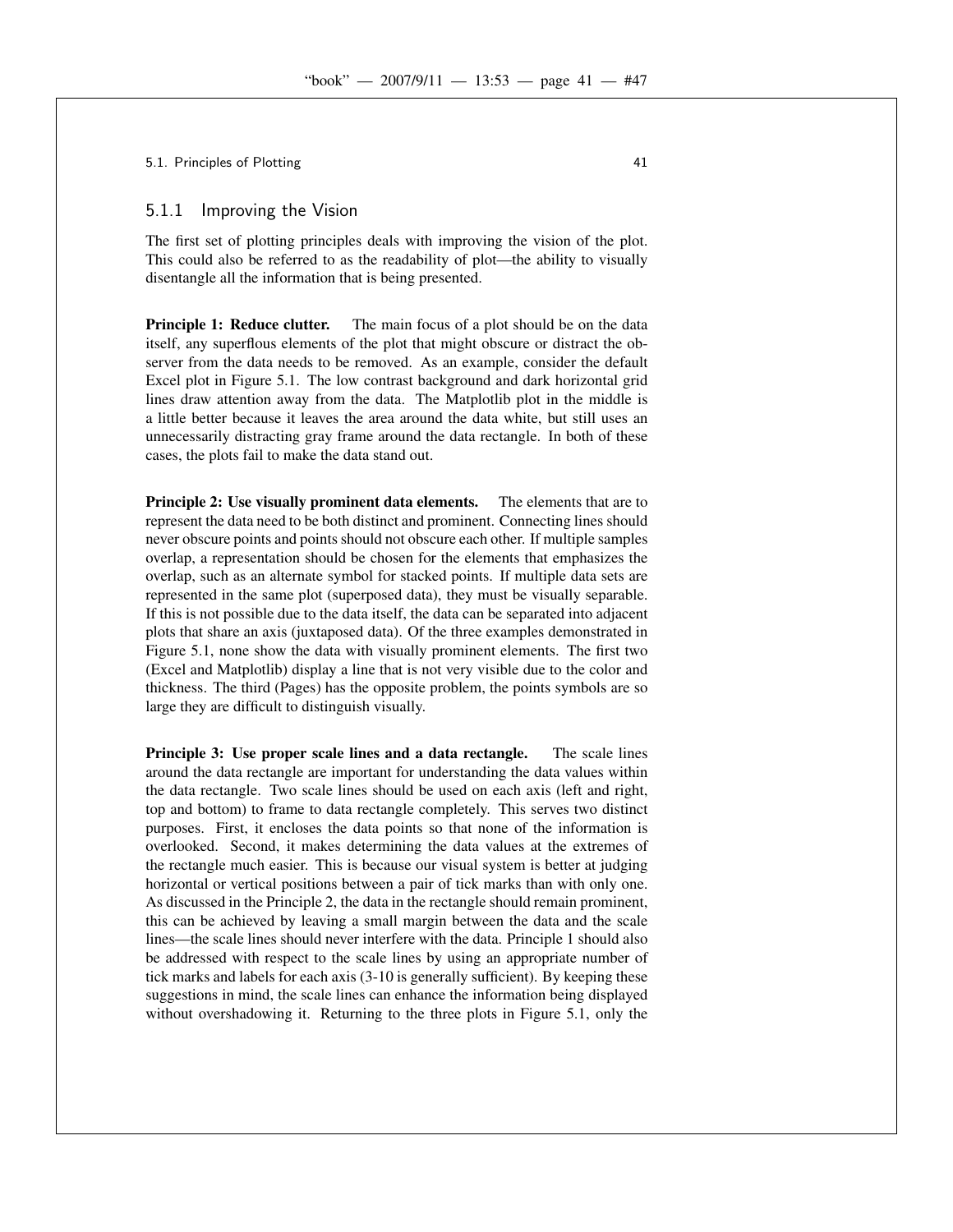

Figure 5.2: Plots of the Mauna Loa data set showing monthly measurements (left) with the yearly trend (right) using the principles for improving vision. The plot on the right is the same that was shown previously in Figure 5.1.

middle (MatplotLib) follows this principle by using a proper scale line margin for the data and a manageable number of labels on each axis.

Principle 4: Be careful with reference lines, labels, notes, and keys. Reference lines are often used to show important values such as a threshold within the data. Labels and notes are similarly used to distinguish between different data points or draw conclusions. These types of elements should be used sparingly and in an unobtrusive way so as not to overshadow the data being represented. The data elements should be distinct enough from reference lines, labels, or notes, such that the correlations and trends can still be easily observed. The key for the data can also be distracting when displayed next to the data. When possible, this additional information should be moved to outside of the data rectangle to reduce the clutter.

These principles were applied to the Mauna Loa data using Matplotlib to produce the much improved plots shown in Figure 5.2. In particular, the margins were adjusted, the data lines were darkened, the gray frame was removed, and the labels and ticks on the axes were reduced.

### 5.1.2 Improving the Understanding

The next set of principles deals with improving the understanding of the plot. These principles ensure that the analysis of the plot is effectively communicated.

Principle 1: Provide explanations and draw conclusions. A graphical representation is often the means in which a hypothesis is confirmed or results are com-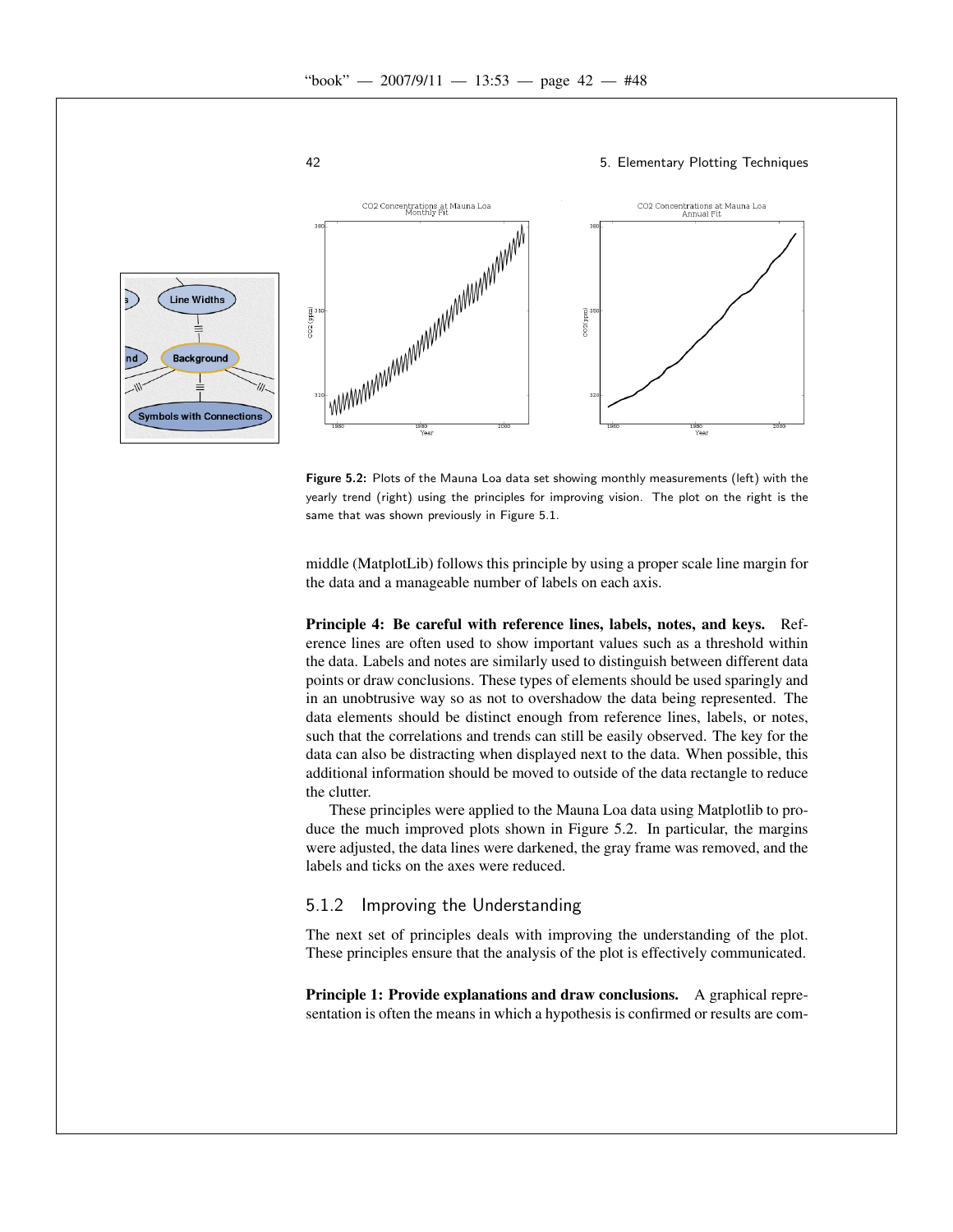#### 5.1. Principles of Plotting 43

municated. Informative captions are often necessary to point out features in the data or to explain specific trends. Each element that is added to the plot should be properly explained to avoid confusion. In addition, since the plot and associated caption are highly visible, they should be properly proofread for correct content.

Principle 2: Use all available space. The empy space in the plot should be filled as much as possible horizontally and vertically. For skewed data that leaves excessive empty space, consider replacing the linear scale with a non-linear one (see Principle 4). It is often assumed that zero should always be included on the scale line, even if the data does not include zero in its range. The Pages plot on the right of Figure 5.1 uses this assumption. This should not be the case for scientific data, it should be assumed that the reader will look to the scale lines for clarification of the scale of the data.

Principle 3: Align juxtaposed plots. As mentioned previously, it is often desirable to extract data into separate plots to avoid clutter. This juxtaposition is also important when plotting higher dimensional data. These plots should be properly aligned along similar axes to facilitate comparison. Whenever possible, the scale lines should also be uniform across plots so that the reader is not deceived by the differences in the data. Figure 5.2 shows an example of two juxtaposed plots that are aligned along one axis and use the same scale. Because the default behavior for plotting software is to fit the data rectangle to the data, the scales usually require user intervention to make them uniform.

Principle 4: Use log scales when appropriate. Logarithmic scales are used to show multiplicity or factors in the data as well as to remove skewness that may leave much of the data clustered closely together. They can also be used in place of breaks in the scale for showing data that may have a few large values. Depending on the range of data, different bases may be used (*e.g.,* 2, 10, or e). When using a log scale, the axes should be properly labeled to draw attention to the scaling. In addition, it is often useful to show the log factor as well as the value for the tick marks by displaying each on a different axis (*e.g.,* the top scale contains values and the bottom scale contains the log factor).

**Principle 5: Bank to 45** $^{\circ}$ **.** The principle of banking to 45 $^{\circ}$  was first introduced by Cleveland [Cleveland 93] as a means to automatically determine the aspect ratio of a plot. The slopes of the line segments that connect adjacent points in the plot is a visual indicator of the rate of change within the data. By optimizing the aspect ratio of these segments, the rate is more easily perceived. The obvious choice for optimizing in both horizontal and vertical directions is to use a slope of 1 (*i.e.,* 45◦ ). To bank the data in a plot, the absolute values of the slopes for each line segment are averaged. This value is then used to adjust the aspect ratio until the average is 1. This method has recently been extended to multiple scales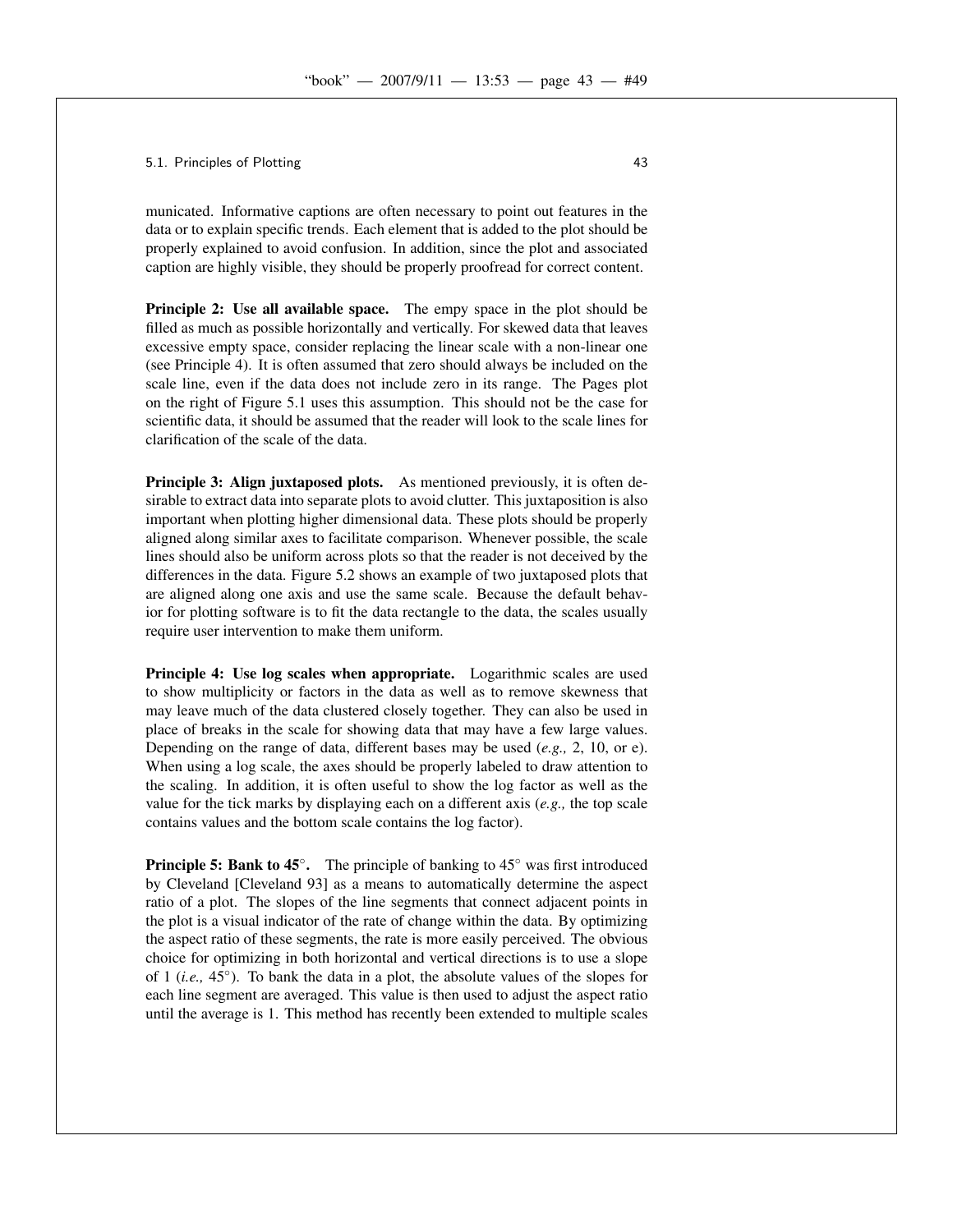

Figure 5.3: Plots of the Mauna Loa data set demonstrating the principle of banking to  $45^\circ$ . The annual data on top is improperly banked, making the change in rate difficult to see. The monthly data on the bottom is properly banked, making the change in rate much easier to see.

by banking not only the data, but the trends within the data as well [Heer and Agrawala 06]. Figure 5.3 shows an example of the principle of banking using a subset of the Mauna Loa data set. The yearly trend in the data is improperly banked, making it difficult to perceive any rate of change as is clearly visible in Figure 5.2. However, the monthly fit is now correctly banked, displaying features in the data that were not visible in Figure 5.2. The rate of increase is clearly not the same as the rate of decrease in the plot. Without banking, these features may go unnoticed.

These basic principles for improving the vision and understanding in the data are important for both analysis and communication of results. Often, they can be the difference in finding insight in the data. The techniques described here should be considered a rule of thumb, not a rigid standard. Different situations may require breaking one principle to conform to another—this is part of the challenge of the visualization process. But being aware of these principles can only help to improve the quality and speed in which this creative process can be accomplished.

# 5.2 Simple Plotting Techniques

We have covered the principles behind making clear and insightful plots. In this section, we address the problem of selecting a plotting technique based on the data to be visualized. As before, the information provided here should be considered as guidelines, since there is not a 'best plot' for all the data types that are acquired.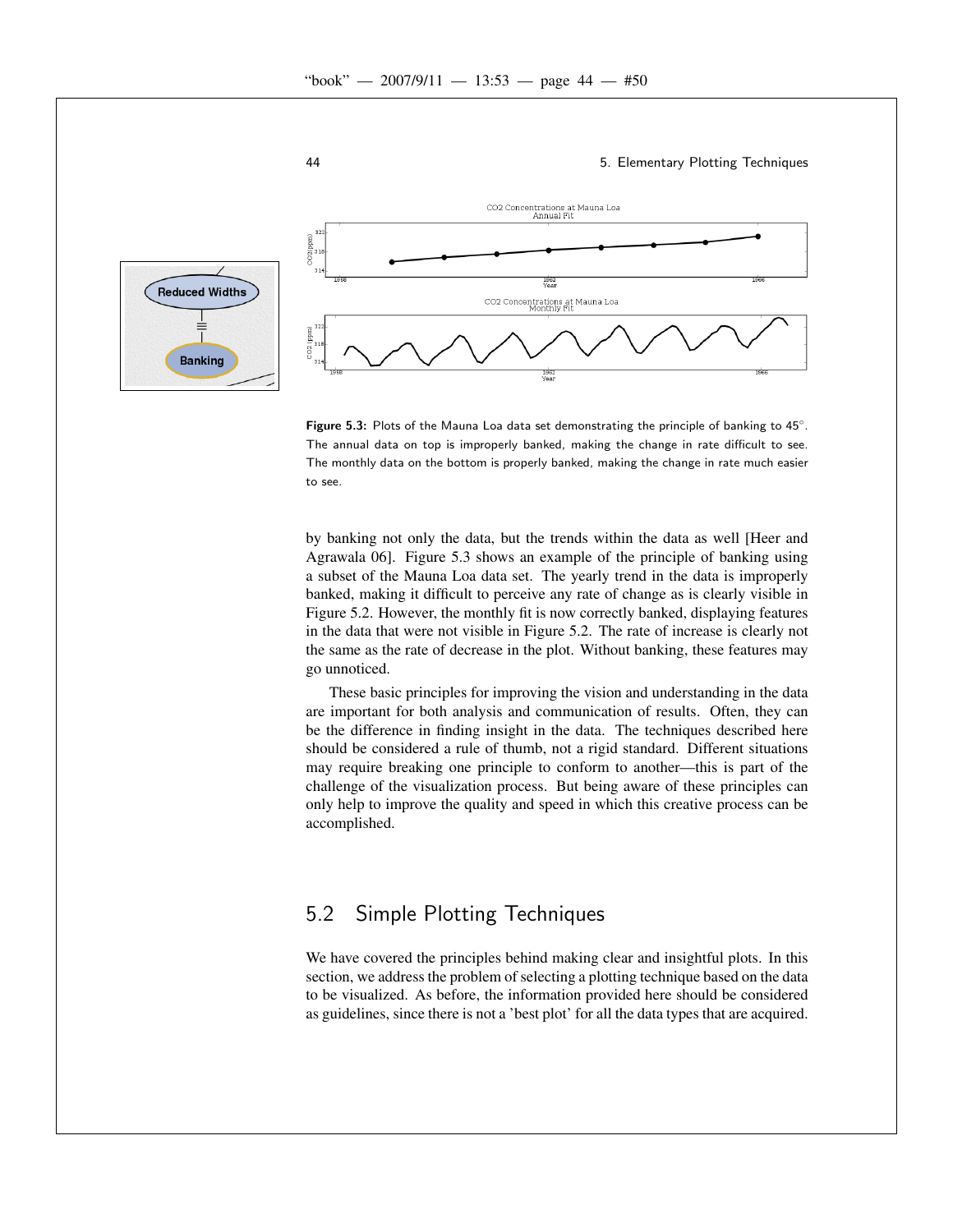





Figure 5.4: Plots of the Mauna Loa data set using only symbols (left), only connections (middle), and both symbols and connections (right).

## 5.2.1 Connected Symbol Plots

Connected symbol plots are probably the most common plotting technique. They are used for plotting a time series or other 1D data. For instance, a single measurement taken at different points in times or sequential samples from an experiment. There are three combinations of plotting elements that can be used depending on the properties of the data.

Symbols. For noisy data that shows high frequency characteristics, the symbols may be sufficient. This is especially the case when the trend of the data is more important for the viewer than the data points themselves. By only using the symbols, the plot may remain uncluttered.

Connections. For smooth data that shows low freqency characteristics, showing just the connnections is often the best choice. In these cases, the symbols will not provide any additional information to the viewer. Thus, they should be left out to improve the vision of the plot.

Connected Symbols. In many situations it is best to show both the symbols and their connections. The symbols demonstrate the actual concentrations of the data, while the path that the data takes can be better followed using the connections. For example, consider a data set is smooth in most places, but contains a large spike. With only connections, it may be unclear if the spike in the data is one outlier in the data or if it is an actual trend in the data. By using connected symbols, these features will be detectable.

Figure 5.4 shows the Manua Loa data using these three different combinations of elements. With this data, the symbols alone are difficult to visually assemble and the connected symbols do not provide any real additional information. In this case, the connections are sufficient to express the data.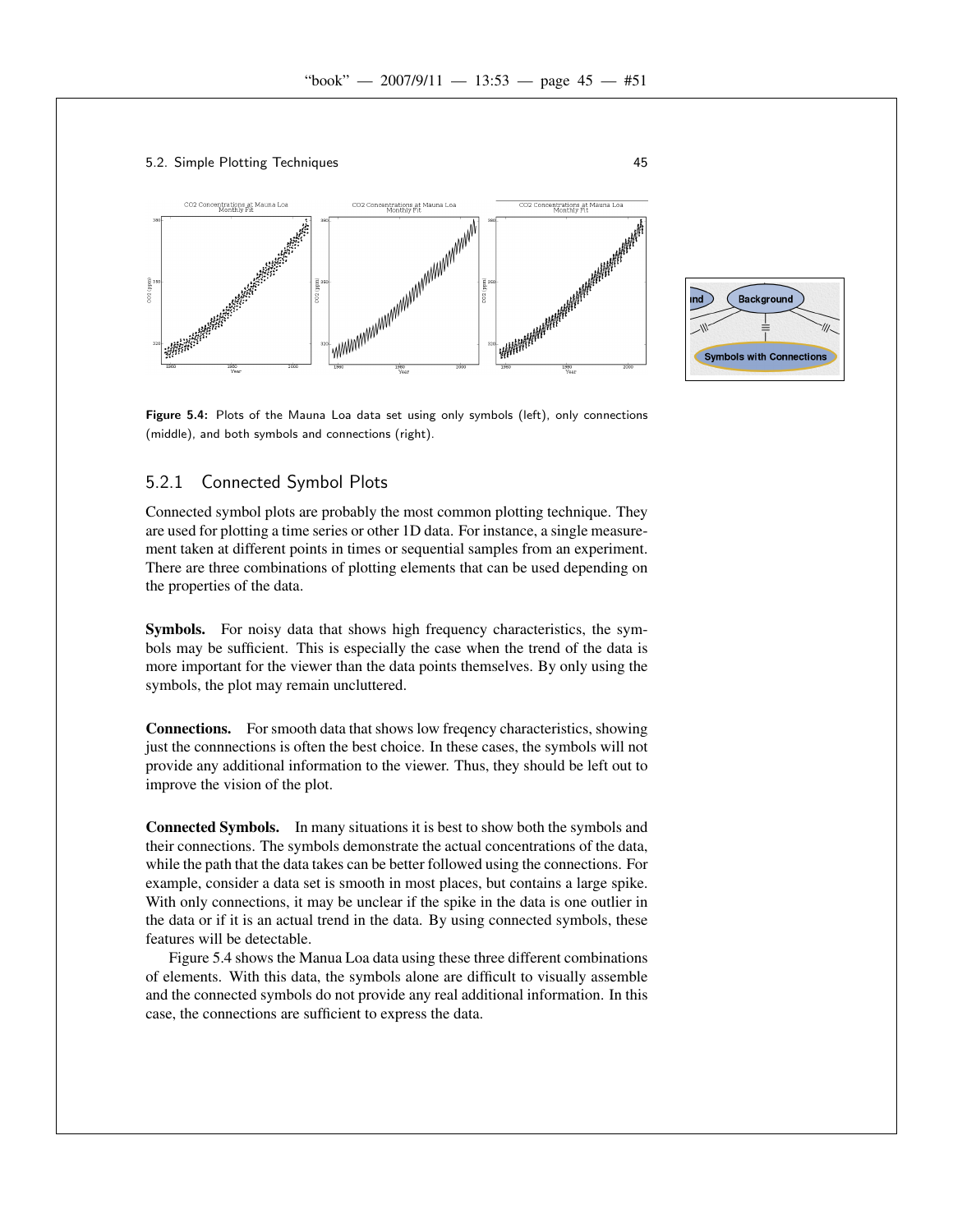

Figure 5.5: A dot plot showing the odds of dying. The log scaling prevents skewness and allows factors to easily be perceived.

### 5.2.2 Dot Plots

Another common plotting technique is the use of dot plots ??. These are similar in nature to bar charts or pie charts, and should be used for quantitative labeled data. Figure 5.5 shows an example of a dot plot of data taken from the National Saftey Council statistics on deaths in the United States in 1993 [Council 93]. The data categorically represents the ways that people died in one year, represented as a percentage of all manners of dying.

The data in a dot plot can be arranged in several ways. The values should normally be sorted such that the largest value is at the top (as in Figure 5.5). The exception to this is when the labels of the data have an inherent order that must be preserved. As with other plotting techniques, a log scale should be used to reduce skewness in the data. Figure 5.5 uses a base 10 log scale that assists in the comparisons between many small percentages. For instance, the log scale in the plot shows that a person in the U.S. is almost 10 times more likely to die in firearm assault as they are from a firearm accident.

Unfortunately, in the real world data is not always univariate. To represent multi-dimensional data, a multiway dot plot can be used [Cleveland 84]. A multi-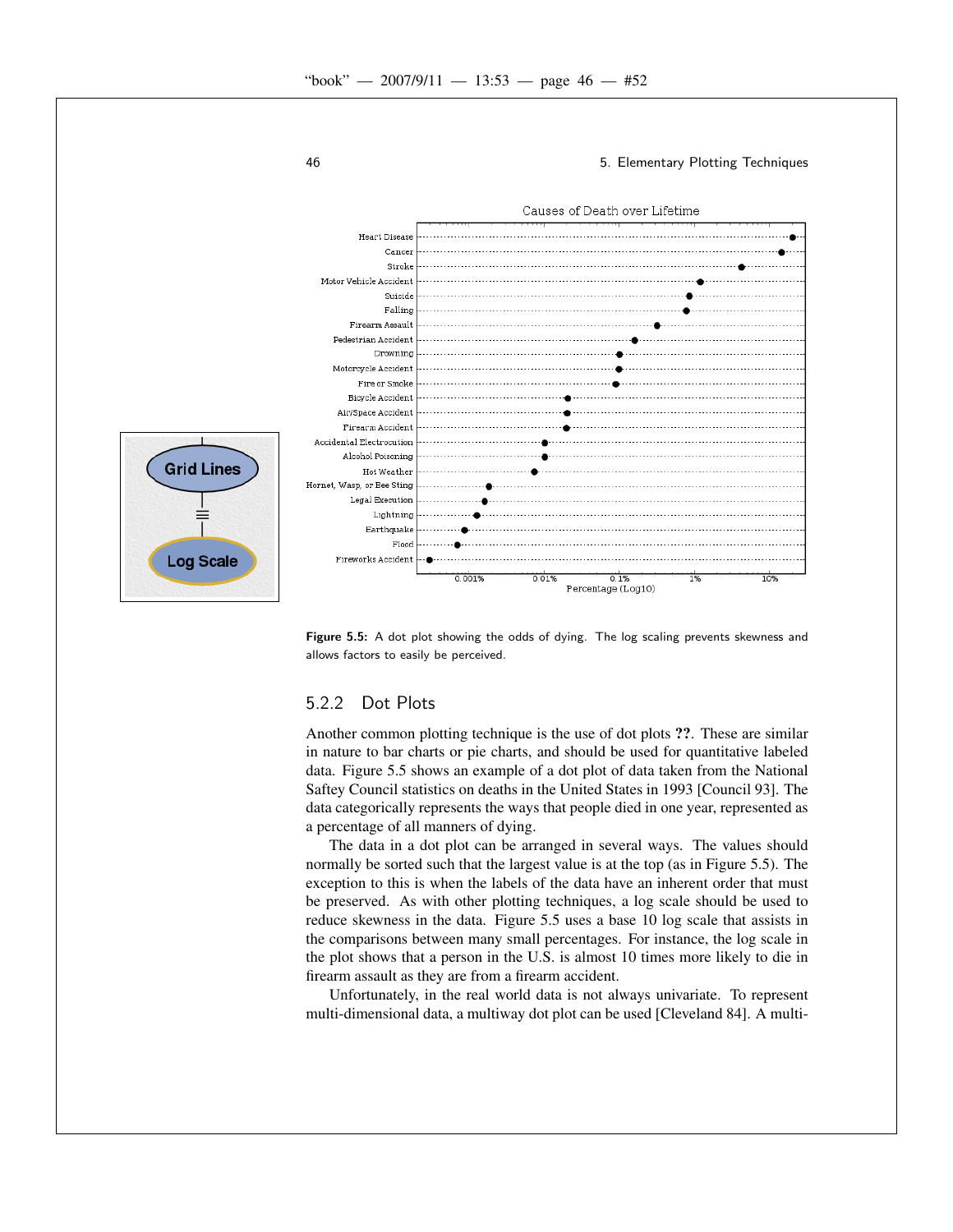



Figure 5.6: A scatter plot showing the biological principle of scaling for mammals. For each sample, the metabolic rate is plotted against the body mass to show a high correlation between the two variables. The points have also been labeled to provide additional information.

way dot plot is just several dot plots that share common labels and are juxtaposed such that they share an axis. As mentioned in  $\S$  5.1, ensuring that scale lines of the juxtaposed plots are uniform is essential for any useful comparisons.

# 5.2.3 Scatter Plots

Scatter plots are used to show how one variable is affected by another, or correlated, in 2D data. The two variables of data is generally mapped to the horizontal and vertical axes of a cartesian grid. The data elements are represented using symbols that should be both visible and distinct. Figure 5.6 shows an example of a scatter plot for data measured from mammals showing the effects of biological scaling [Kleiber 47]. On the horizontal axis, the log scale of body mass is represented and on the vertical axis, the log scale of metabolism is represented. Each point in the data represents one measurement for both these variables for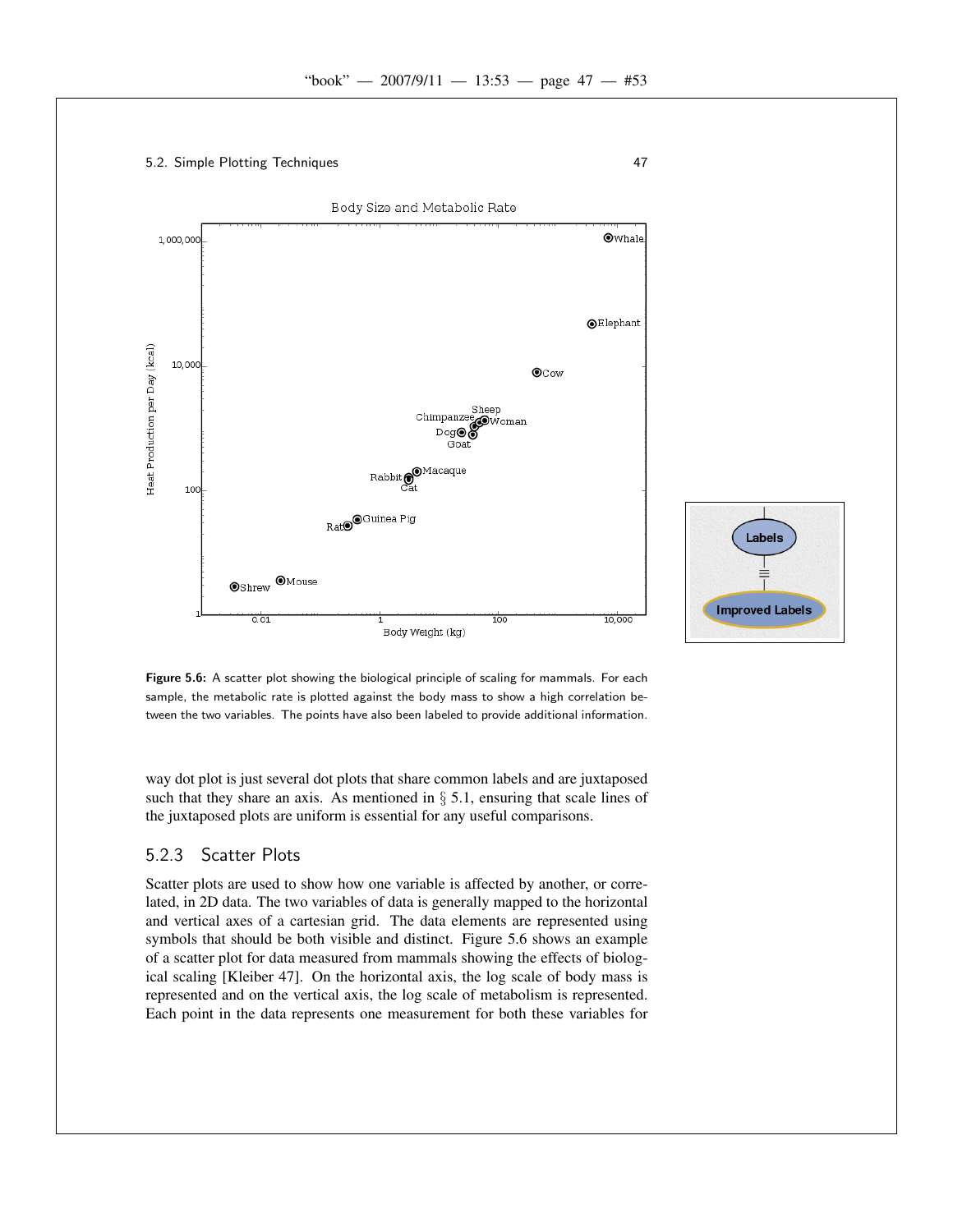

Figure 5.7: Scatter plots showing different levels (high, low, and no, respectively) of correlation for points generated with different magnitudes of randomness.

one mammal. Since the data has distinct labels, these have been added to the lable to provide additional information. Care was taken to make the symbols in the data stand out and keep the labels from obscuring the data and making the trend difficult to perceive.

One important aspect of scatter plots in that with enough samples, the correlation of the data can easily be computed. Figure 5.7 shows an example of the three types of correlation that emerge from dot plots: high, low, and no correlation. Though our visual system is generally good at perceiving the difference between these types of correlation, there are actual measures for it. One of the most common is the Pearson product-moment correlation coefficient [Pearson 96], which assumes linearity between the two variables. For a *n* measurements of  $x_i$  and  $y_i$ , where  $i = 1, 2, \dots, n$ , the coefficient *r* can be computed as:

$$
r = \frac{\sum_{i=1}^{n} (x_i - \bar{x})(y_i - \bar{y})}{\sqrt{\sum_{i=1}^{n} (x_i - \bar{x})^2 \sum_{i=1}^{n} (y_i - \bar{y})^2}}
$$
(5.1)

where  $\bar{x}$  and  $\bar{y}$  are the means of the samples. Intuitively, the coefficient can be though of as a dot product between the two vectors that fit the two sample variables, or equivalently, the cosine of the angle between these vectors.

There have been several suggestions for interpreting the correlation based on the computed coefficient. For example, Cohen [Cohen 88] suggests that for possitive (increasing) correlation, values greater than 0.5 are highly correlation, while values less than 0.3 have no correlation. Obviously, these criteria are data dependent and should not be used as a guarantee of correlation, the definition of which is often be context dependent. In addition, the Pearson coefficient that has been described is highly sensitive to outliers, thus for certain data samples it would be a completely inaccurate measure. In such cases, more sophisticated methods such as rank correlation that do not assume linearity should be used instead [Spearman 04, Kendall 70, Snedacor and Cochran 89]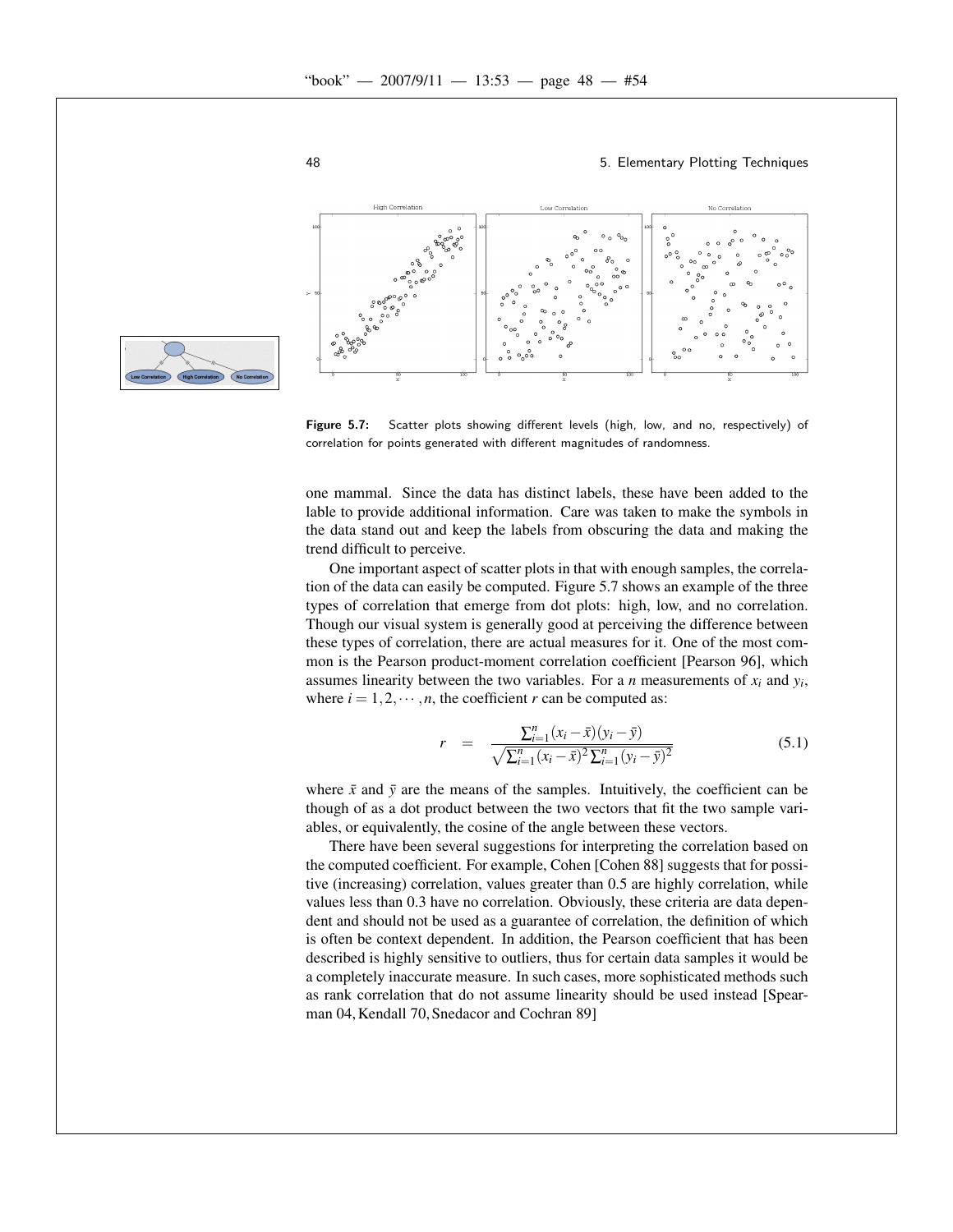



Figure 5.8: Linear regression using least squares fits a line to the data. The fit is good for high and low correlation (left and middle), but can result in problems in the case of outliers (right).

It is often desireable to express the correlation as a line that provides the best fit for the data. This fit is referred to as linear regression. The earliest form of linear regression is the method of least squares, which was introduced by both Legendre [Legendre 05] and Gauss [Gauss 09] as a means of predicting celestial paths. For the simple case of a regression line  $y = a_0 + a_1x$ , the idea is to find the parameters  $a_0$  and  $a_1$  such that the summed squares of the vertical distances between the regression line and the function *f* data points are minimized:

$$
\sum_{i=0}^{n} (y_i - f(x_i))^2.
$$

This minimization can be solved using a linear system:

$$
\begin{bmatrix} y_0 \\ y_1 \\ \vdots \\ y_n \end{bmatrix} = \begin{bmatrix} 1 & x_0 \\ 1 & x_1 \\ \vdots & \vdots \\ 1 & x_n \end{bmatrix} \begin{bmatrix} a_0 \\ a_1 \end{bmatrix} + \begin{bmatrix} \varepsilon_1 \\ \varepsilon_2 \\ \vdots \\ \varepsilon_n \end{bmatrix},
$$

where  $\varepsilon_i$  are the errors between the samples and the linear regression after the fit. Figure 5.8 shows a few examples oflinear regression lines computed using this method. This summary and example use a simple regression line for the fit because we assumed data that follows a straight line, this is obviously not always the case. The regression fit can easily be extended to other functions (*e.g.,*  $f(x) = a_0 + a_1x + a_2x^2$  using the above matrix representation, but with additional columns in the *x* matrix and additional values in the *a* vector.

The method of least squares is sensitive to outliers in the data. For example, Figure 5.8 shows how two outliers can disrupt the fit. To this end, many methods have been introduced to weight points differently (weighted least squares)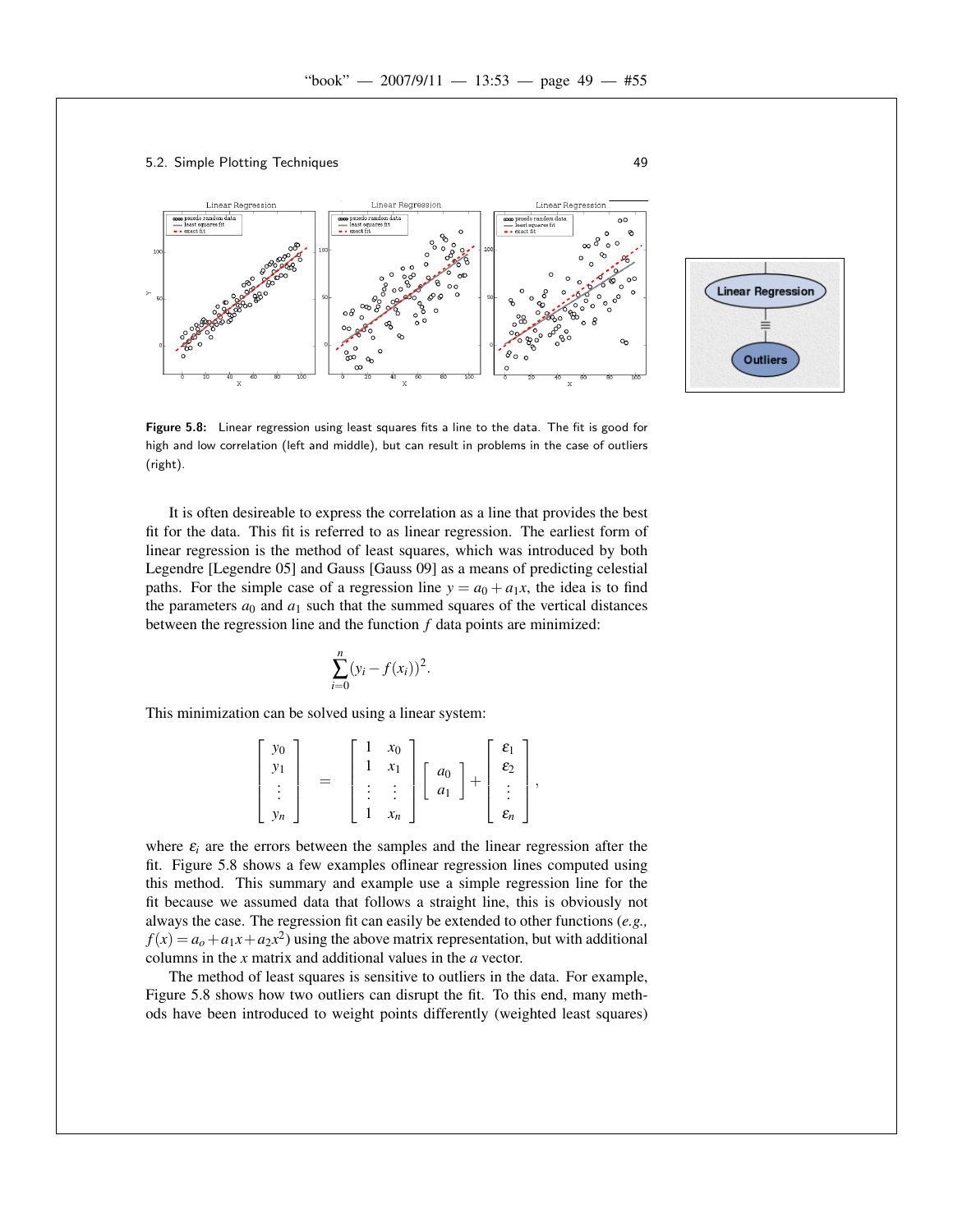



Figure 5.9: Several histograms of a CT data set of a head. The views for all have been zoomed into important regions to show how interval selection changes feature detection. The number of intervals selected are 50, 100, and 284 from left to right.

or ignoring points outside of a range of influence (moving least squares). These methods are more robust for data with large error and may be necessary, depending on the data.

As with dot plots, scatter plots can be used to represent data in higher dimensions. This is frequently done with a scatter plot matrix [Chambers et al. 83]. This assigns each dimension of the plot to a single row and column in the matrix. The variables are then plotted against each other as a standard scatter for each entry in the matrix. The diagonal of the matrix is generally left as a label for the entry that corresponds to the row and column. One side effect of this is that each plot is actually mirrored on the the upper and lower diagonals of the matrix. In general, however, the method is very good for correlating multidimensional data.

#### 5.2.4 Histograms

Histograms are a special type of bar charts used for plotting distributions in data. They are typically used for a large number of data values because they reduce the information being displayed. The horizontal axis represents fixed intervals of the data and the vertical axis represents the number of values that lie within the intervals. Figure 5.9 shows examples of histograms of varying interval sizes generated from a CT scan of a head. Note that as the number of intervals increases, the larger distributions are broken up into smaller distributions and features that were hidden before become apparent. Because the choice of interval width determines the accuracy of the histogram, it should be chosen with care.

Methods have been developed to optimize the interval width by estimating the probability density function of the data. For *n* samples, the most common methods are to use the standard deviation  $\sigma$  [Scott 79]:

$$
W=3.49\sigma n^{-1/3}
$$

or more robustly, the interquartile range (IRQ), which is the 75th percentile minus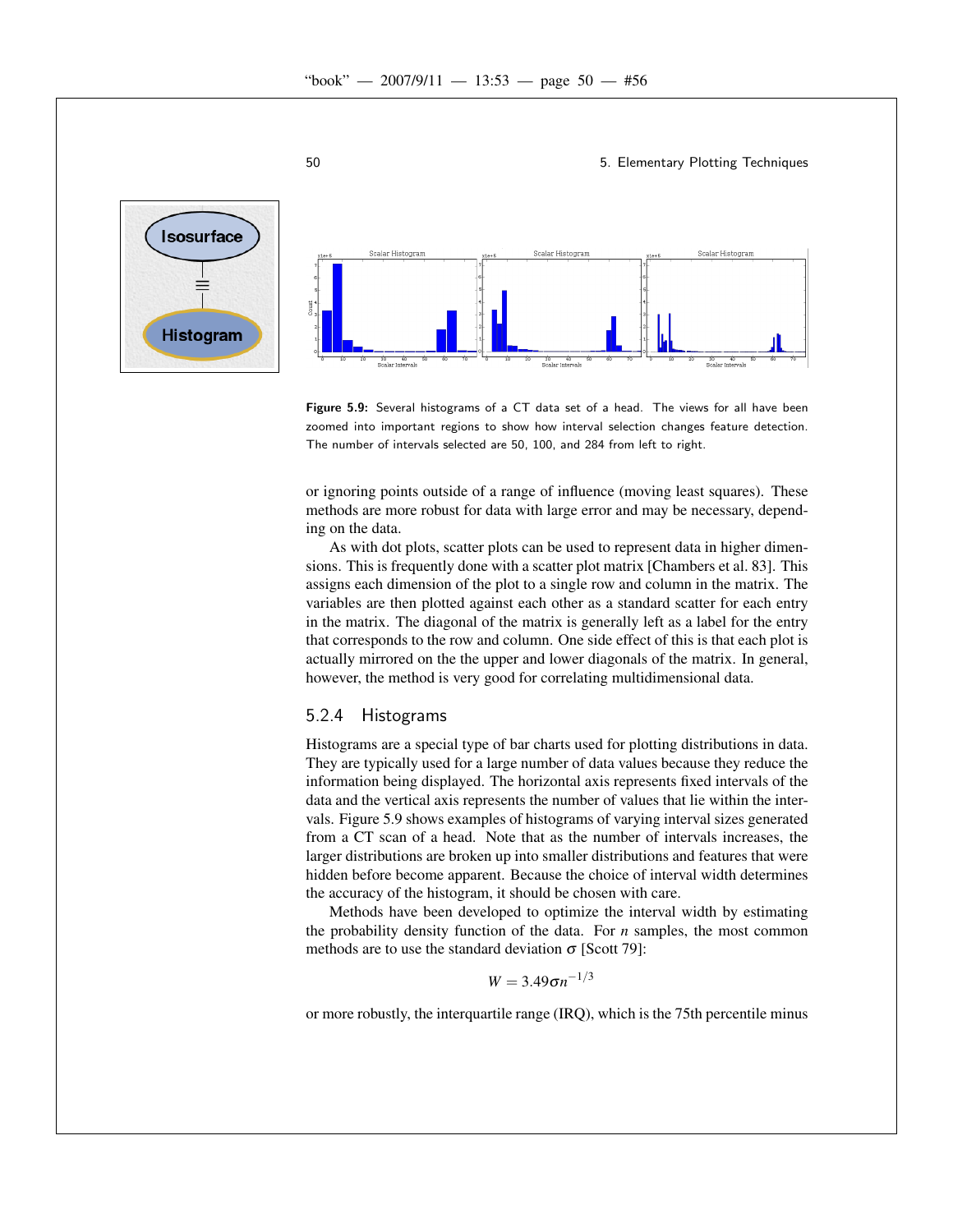



Figure 5.10: Box plots showing the statistical variation in the grades for two midterm exams.

the 25th percentile [Freedman and Diaconis 81]:

$$
W=2(IQR)n^{-1/3}.
$$

Using this definition on the CT data in Figure 5.9, the optimal bin width occurs at 284 intervals. This means that using more intervals will not likely show additional features of importance within the data. Keep in mind, however, that as with the computation of correlation, these methods are approximations that are only good for most data types. As such, they should not be considered a replacement for actual explorations of different histogram widths.

#### 5.2.5 Box Plots

It is not uncommon for measurements to contain variation or uncertainty in the accuracy. To represent the statistical variation that is inherent in both empirical measurement as well as sparse sampling, several methods have been developed. One of the most prevelant is to represent the variation with error bars on a dot plot or a connected symbol plot. The dot or symbol represents the mean value, and lines with bars at the end (sometimes called *whiskers*) that extend from it represent the standard deviations. This effectively covers about 68% of a normal distribution. At times, to represent more accuracy, the bar is placed at 50% of the distribution and the line is extended beyond the bar to represent a higher interval, such as 95%. These values are referred to as the *confidence interval* for the statistical variation. Because the confidence intervals used may be data set dependent, it is important to document the choices of values used.

Standard error bars have several disadvantes. First, they do not represent the shape of the distribution because it uses the mean value and is thus centered with equal length standard deviations. Second, they do not capture the outliers that may be of importance for the evaluation of a distribution. As a better method for representing statistical distributions, box plots were introduced ??. Instead



**Two Plots** 

**Horizontal**